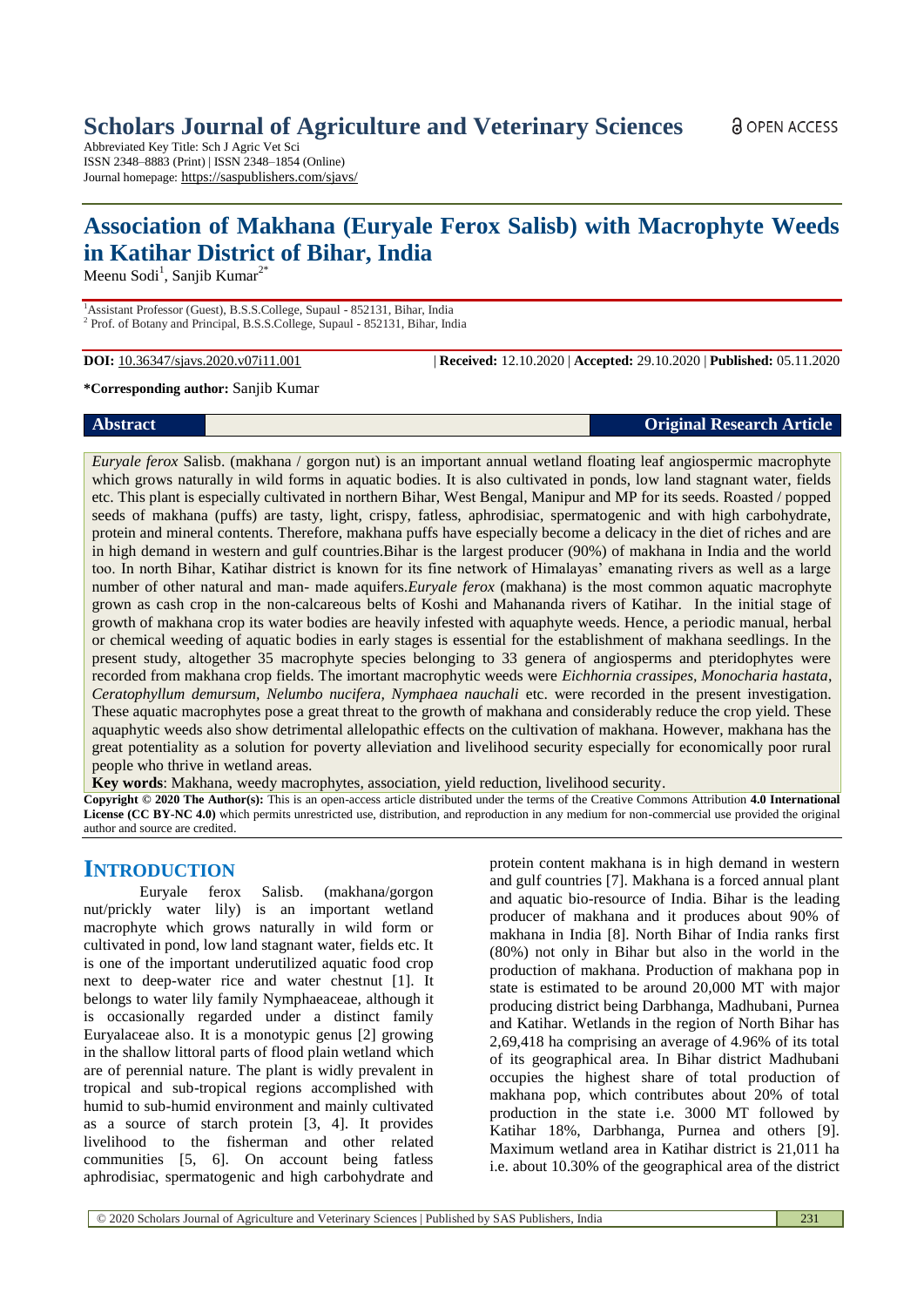[10]. Makhana cultivation in clusters of Katihar is done in two systems pond systems and field systems [11].

Euryale ferox Salisb. is ecologically classified as floating leaf emergent macrophyte or as a rooted floating macrophyte (aerohydatophyte). Since makhana is an aquatic crop therefore, several other aquaphytes/aquatic macrophytes are also used to grow in association with makhana. They are usually harmful to makhana plants by competing for nutrients, sunlight and space. But on the other hand when they decay during grand growth period of makhana then they become helpful by supporting nutrients of organic origin to makhana plants. Some macrophytes associated with makhana grow up to maturity of makhana plant and are really competitors. They may add nutrients for subsequent crops but need to be removed to get good growth of makhana. It has been recorded that due to gregarious invasion of Eichhorniacrassipes, Pistia stratiotes, Lemmna perpusilla, Monochoria hastate, Salvinia molesta, Cyprus exaltatus, Alternanthara philoxeroid and Typha angustata,Euryale ferox have been disappeared from previously inhabited water in West Bengal [12]. Makhana prefers tropical and subtropical climate, temperature between 20  $^{\circ}$ C – 35  $^{\circ}$ C, humidity between 50%-90% and rainfall between 100 cm-250 cm [13] and favoured by neutral pH [14]. Physicoclimatic conditions, soil characterisation, rainfall, temperature and terrain favour makhana cultivation in North Bihar. Euryale ferox Salisb. (Makhana) is the foremost aquatic macrophyte grown as cash crop in the non-calcareous Koshi- Mahananda belt of Katihar.In the surveys of makhana cultivated areas of Katihar district during 2016 - 2019, almost all makhana growing water bodies were found to be

moderately or heavily infested by the aquatic macrophytes. So both from ecological and agricultural point of views it was thought necessary to know the status and impact of aquatic macrophyte weeds on makhana production as makhana crop is rapidly infested by weeds too in the initial stage of establishment of the seedling.

### **MATERIALS AND METHODS**

A detailed survey was conducted during 2016- 2019 in makhana cultivated fields/ponds situated in wetland areas of 9 pounds of three blocks of Katihar district of Bihar (Table  $-1$ , Plate  $-1$ ). The survey involved methods of observations, interactions, interviews along with individual group discussion to identify major cluster producing makhana and existing cultivation system and processing operation including collection of aquatic macrophytes. Macrophyte collection is done seasonally and identified with the help of standard books [15-19] and consulting different herbaria of NBRI, Lucknow and PG Dept of Botany TMBU, Bhagalpur.

Macrophytes associated with makhana were directly collected from different sites of makhana cultivated fields /ponds while those from deeper water with the help of long handled hook. Collected specimens were thoroughly washed at the spots, excess water soaked with filter paper, kept in the polythene bags lined with filter paper and brought to the laboratory. On the same day, the specimens were shade dried, kept in the sun for few minutes and then put in herbarium pressure for making herbarium of them. These herbaria were used further for identification.

|        | <b>SITES</b> | <b>BLOCKS</b>  | <b>VILLAGES</b>  | <b>PONDS</b>                |  |  |  |  |
|--------|--------------|----------------|------------------|-----------------------------|--|--|--|--|
|        |              |                | 1. Bisharia      | 1. Bisharia Pokhar/Pond     |  |  |  |  |
| Л<br>Ш |              | <b>BARARI</b>  | 2. Ronia         | 2. Ronia Railway Dhala Pond |  |  |  |  |
|        |              |                | 3. Laxmipur      | 3. Laxmipur Road Pond       |  |  |  |  |
|        |              |                | 4. Gorgamma      | 4. Gorgamm Dhar / Pond      |  |  |  |  |
|        |              | <b>KORHA</b>   | 5. Najra Chowki  | 5. Najra Chowki Pond        |  |  |  |  |
|        |              |                | 6.Pulwaria Chowk | 6. Pulbaria Chowk Pond      |  |  |  |  |
|        |              |                | 7. Mania         | 7. Mania Pond               |  |  |  |  |
|        |              | <b>KATIHAR</b> | 8. Kolasi        | 8. Kolasi Pond              |  |  |  |  |
|        |              |                | 9. Naya Tola     | 9. Naya Tola Pond           |  |  |  |  |

**Table-1: Study Area of Katihar District**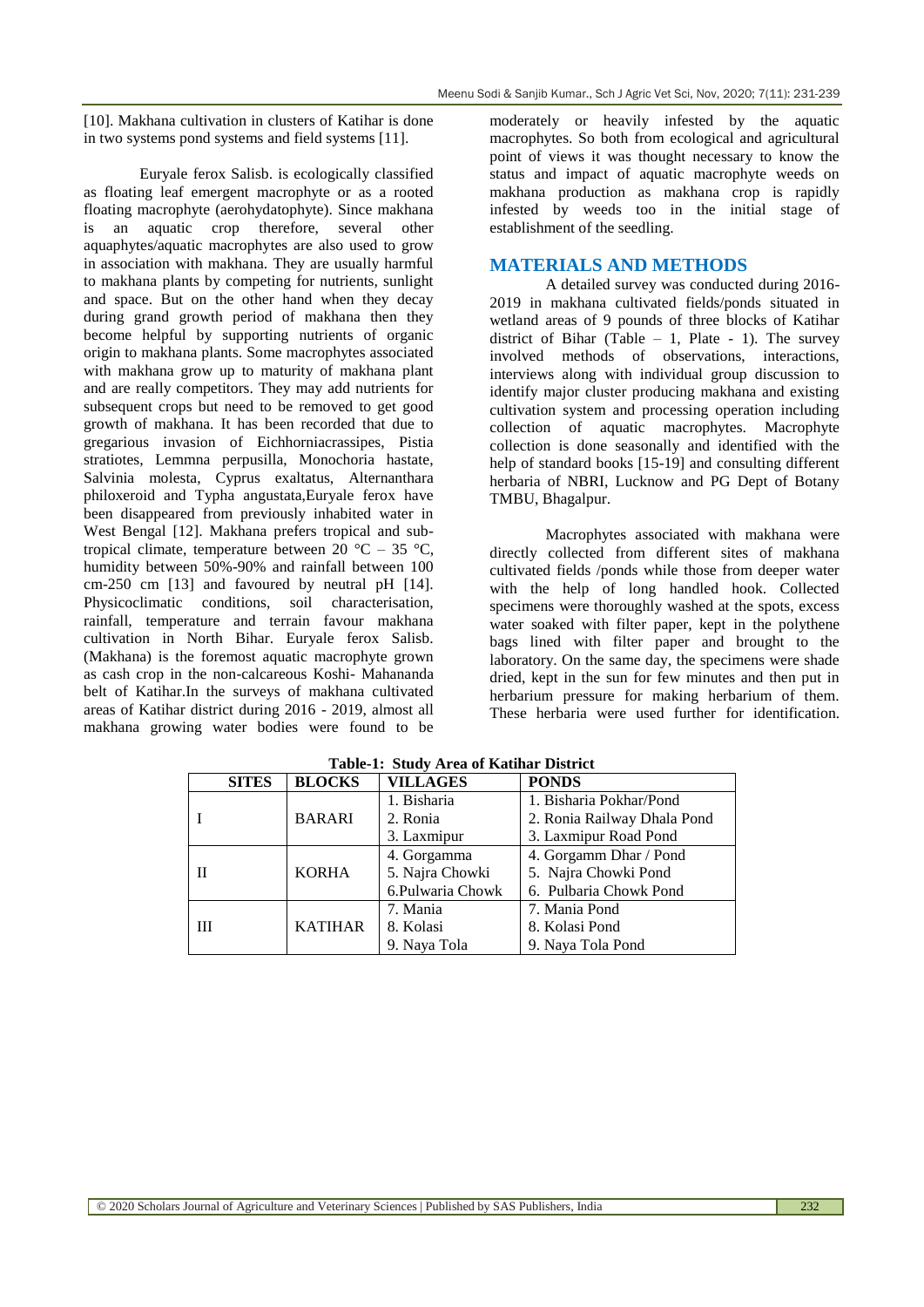

**MAP - 1: LOCATION MAP OF KATIHAR DISTRICT IN BIHAR**

#### **RESULTS AND DISCUSSION**

In Katihar district out of 16 blocks makhana cultivation is done mainly in 13 blocks.Based on thorough investigations of three blocks, makhana associated macrophytic weeds in Katihar district were classified as emergent, floating, submerged and

subaerial. Association of different macrophytes with makhana in ponds of Katihar district are depicted in Table - 2. Seasonal fluctuations in abundance of other macrophytes associated with Makhana are depicted in Table - 3.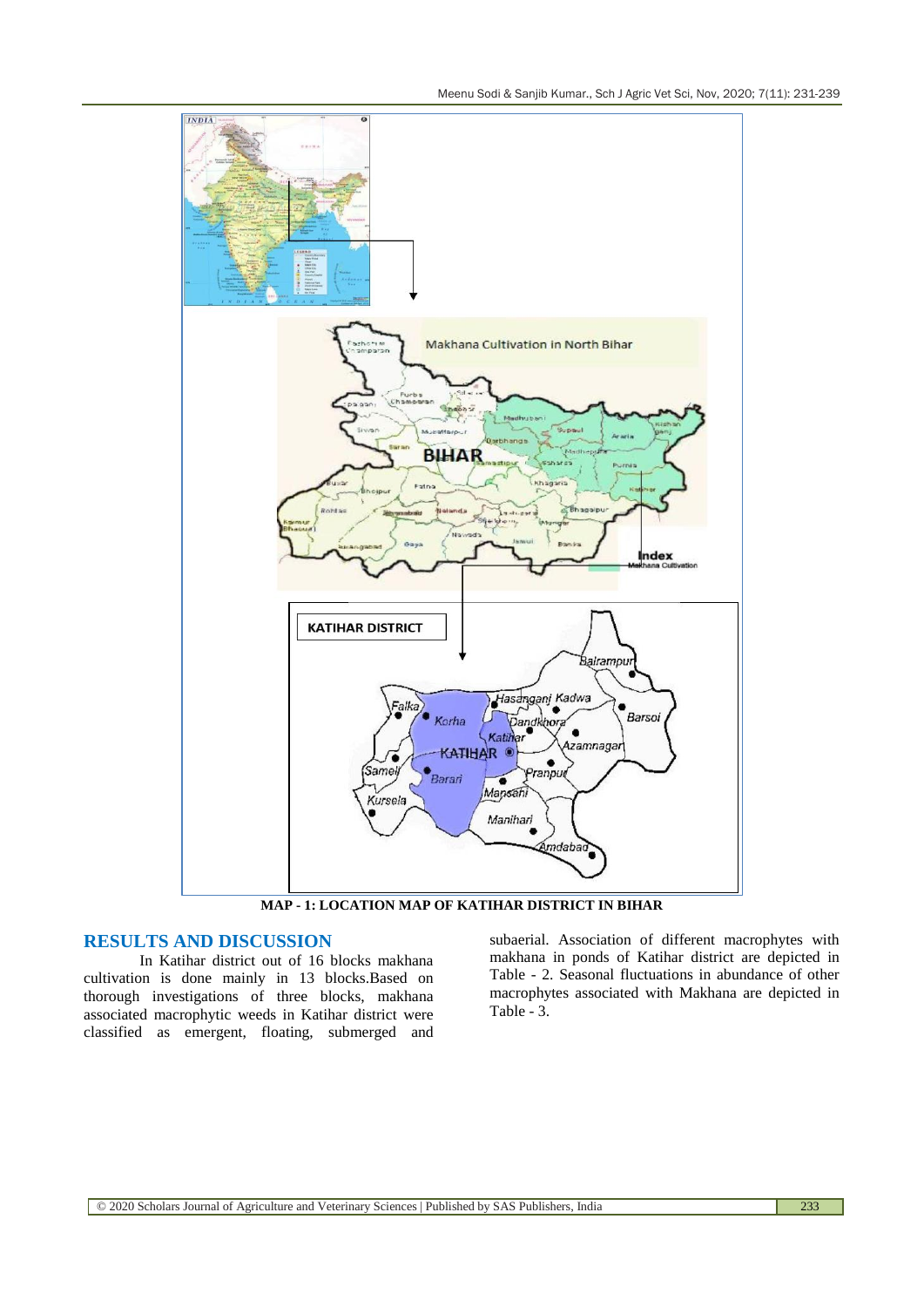|                         | Table-2: Macrophyle Weeds Found in Association with E. Terux Sansb. In Kathlaf District |                          |                 |                 |
|-------------------------|-----------------------------------------------------------------------------------------|--------------------------|-----------------|-----------------|
| <b>Common Name</b>      | <b>Botanical Name</b>                                                                   | Family                   | <b>Class</b>    | <b>Division</b> |
| Sub aerial              |                                                                                         |                          |                 |                 |
| 1. Alligator weed       | AIternanthera philoxeroide(Mart.) Griseb.                                               | Amaranthaceae            | Eudicots        | Angiosperms     |
| 2. Water spinach        | Ipomoea aquaticaForssk.                                                                 | Convolvulaceae           | Eudicots        | Angiosperms     |
| 3. Water starworts      | Limnophila heterophylla (Roxb.)Benth.                                                   | Scrophulariaceae/P       | Eudicots        | Angiosperms     |
|                         |                                                                                         | lantaginacaea            |                 |                 |
| 4. Frog fruit           | Lippia nodiflora (L.) Greene                                                            | Verbenaceae              | Eudicots        | Angiosperms     |
| 5. Prime rose           | Ludwigia sp.L.                                                                          | Onagraceae               | Eudicots        | Angiosperms     |
| 5. Water clove          | Marsilea quadrifolia L.                                                                 | Marsileaceae             | Polypodiopsida  | Peridophyta     |
| 7. Leaf pond weed       | Monocharia hastate (L.) Solms                                                           | Pontederiaceae           | <b>Monocots</b> | Angiosperms     |
| 8. Knot grass           | Polygonum hydropiperL.                                                                  | Polygonaceae             | Eudicots        | Angiosperms     |
| 9. Khubahiramdana       | Scirpus articultatus L.                                                                 | Cyperaceae               | Monocots        | Angiosperms     |
|                         |                                                                                         |                          |                 |                 |
| <b>Submerged</b>        |                                                                                         |                          |                 |                 |
| 10. Shola pith plant    | Aeschynomene aspera L.                                                                  | Fabaceae                 | Eudicots        | Angiosperms     |
| 11. Horn wort           | Ceratophyllum demersum. L.                                                              | Ceratophyllaceae         | Eudicots        | Angiosperms     |
| 12. Water weed          | Hydrilla verticillata (L.F.) Royle                                                      | Hydrocharitaceae         | Monocots        | Angiosperms     |
| 13. Watermilfoil        | Myriophyllumsp.L.                                                                       | Haloragaceae             | Eudicots        | Angiosperms     |
| 14. Water nymphs        | Najas sp.L.                                                                             | Hydrocharitaceae         | Monocots        | Angiosperms     |
| 15. Pond weed           | Potamogeton crispusL.                                                                   | Potamogetonaceae         | Monocots        | Angiosperms     |
| 16. Bladder worts       | Utricularia sp. L.                                                                      | Lentibulariaceae         | Eudicots        | Angiosperms     |
| 17. Tape grass          | Vallisneria spiralisL.                                                                  | Hydrocharitaceae         | Monocots        | Angiosperms     |
| <b>Emergent</b>         |                                                                                         |                          |                 |                 |
| 18. Indian water fern   | Ceratopteris thalictroides Brongniat                                                    | Pteridaceae              | Polypodiopsida  | Pteridophyta    |
| 19. Goose foot          | Chenopodium sp.L.                                                                       | Amaranthaceae            | Eudicots        | Angiosperms     |
| 20. Nut grass           | Cyperus exaltatusRetz.                                                                  | $\overline{Cy}$ peraceae | Monocots        | Angiosperms     |
| 21. Rice flat sedge     | CyperusiriaL.                                                                           | Cyperaceae               | Monocots        | Angiosperms     |
| 22. Grass weed          | Cyperus rotundus L.                                                                     | Cyperaceae               | Monocots        | Angiosperms     |
| 23. Rusty grass         | Fimbristylis sp.Vahl                                                                    | Cyperaceae               | Monocots        | Angiosperms     |
| 24.<br>Ancient<br>water | Hygroryzaaristata(Retz.) Nees ex<br>Wight                                               | Poaceae                  | <b>Monocots</b> | Angiosperms     |
| grass                   | &Arn.                                                                                   |                          |                 |                 |
| 25. Goose berry         | Physalissp.L.                                                                           | Solanaceae               | Eudicots        | Angiosperms     |
| 26. Chichor             | PolygonamsylvestrisL.                                                                   | Polygonaceae             | Eudicots        | Angiosperms     |
| <b>Floating</b>         |                                                                                         |                          |                 |                 |
| 27. Mosquito fern       | Azollapinnata R. Br.                                                                    | Salviniaceae             | Polypodiopsida  | Pteridophyta    |
| 28. Water hyacinth      | Eichhorniacrassipes(Mart.) Solms                                                        | Pontederiaceae           | Monocots        | Angiosperms     |
| 29. Small duck weed     | Lemnasp.L.                                                                              | Araceae                  | Monocots        | Angiosperms     |
| 30. Kamal gatta         | NelumbonuciferaGaertn.                                                                  | Nelumbonaceae            | Eudicots        | Angiosperms     |
| 31. Water lily          | Nymphaea nouchaliBurm.f.                                                                | Nymphaeaceae             | Eudicots        | Angiosperms     |
| 32. Water               | Pistia stratiotes L.                                                                    | Araceae                  | Monocots        | Angiosperms     |
| 33. Floating fern       | Salvinianatans (L.) All.                                                                | Salviniaceae             | Polypodiopsida  | Pteridophyta    |
| 34. Duckweed            | Spirodelapolyrhiza (L.) Schleid.                                                        | Araceae                  | Monocots        | Angiosperms     |
| 35. Water meal          | Wolffiaarrhizal (L.) Horkel ex Wimm.                                                    | Araceae                  | <b>Monocots</b> | Angiosperms     |

#### **Table-3: Seasonal Fluctuations in Abundance of Macrophyte Weeds Associated with Makhana at Different Sites of Katihar District**

| <b>Name of Macrophytes</b>                                                                                 |          | Site-I   |         |                | Site-II        |                |          | Site-III       |           |  |
|------------------------------------------------------------------------------------------------------------|----------|----------|---------|----------------|----------------|----------------|----------|----------------|-----------|--|
|                                                                                                            |          | S        | R       | W              | S              | R              | W        | S              | R         |  |
| 1. Aeschynomene aspera L.                                                                                  |          | $+++$    | $+++$   | ٠              |                | $\overline{+}$ | $++$     | $++$           | $+++$     |  |
| 2. AIternanthera philoxeroide (Mart.) Griseb                                                               |          | $+$      | $+++$   | $++$           | $^{+}$         | $+++$          | $++$     | $+$            | $+++$     |  |
| 3. Azolla pinnata R.Br.                                                                                    |          | $+$      | $++$    | $++$           | $^{+++}$       | $+$            | $+++$    | $+$            | $^{+}$    |  |
| 4. Ceratophyllum demersum L.                                                                               |          | $^{+++}$ | $+++$   | $+++$          | $+++$          | $+++$          | $+++$    | $+++$          | $+++$     |  |
| 5. Ceratopteris thalitroides (L.) Brongniart                                                               |          |          |         | $+$            | $^{+}$         | $++$           | $^{+}$   | $+$            | $++$      |  |
| 6. Chenopodium sp. L.                                                                                      |          | $+$      | $+++$   | $\blacksquare$ | $\blacksquare$ | ٠              | $^{+}$   | $^{++}$        | $+++$     |  |
| 7. Cyperus exaltatus Retz.                                                                                 |          | $^{+++}$ | $++$    | $++$           | $+++$          | $++$           | $+$      | $^{+++}$       | $++$      |  |
| 8. Cyperus iria L.                                                                                         |          | $^{+++}$ | $++$    | $++$           | $+++$          | $++$           | $+$      | $++$           | $\ddot{}$ |  |
| 9. Cyprus rotundus L.                                                                                      |          | $+++$    | $++$    | $+$            | $+++$          | $++$           | $++$     | $^{+++}$       | $++$      |  |
| 10. Eichhornia crassipes (Mart.) Solms                                                                     | $^{+++}$ | $+++++$  | $+++++$ | $+++$          | $^{+++}$       | $^{+++}$       | $^{+++}$ | $^{+++}$       | $+++$     |  |
| 11. Fimbristyllis sp. Vahl                                                                                 |          | $+++$    | $+$     | $\sim$         | ۰              | $\blacksquare$ | $+$      | $+++$          | $+$       |  |
| 12. Hydrilla verticillata (L.F) Royle                                                                      |          | $+++$    | $++$    | $^{+++}$       | $^{+++}$       | $+++$          | $++$     | $^{+++}$       | $^{++}$   |  |
| 13. Hygroryza aristata (Retz.) Nees ex Wight & Arn.                                                        |          | $+++$    | $+$     | $++$           | $+++$          | $+$            | ٠        | $\blacksquare$ | ۰         |  |
| © 2020 Scholars Journal of Agriculture and Veterinary Sciences   Published by SAS Publishers, India<br>234 |          |          |         |                |                |                |          |                |           |  |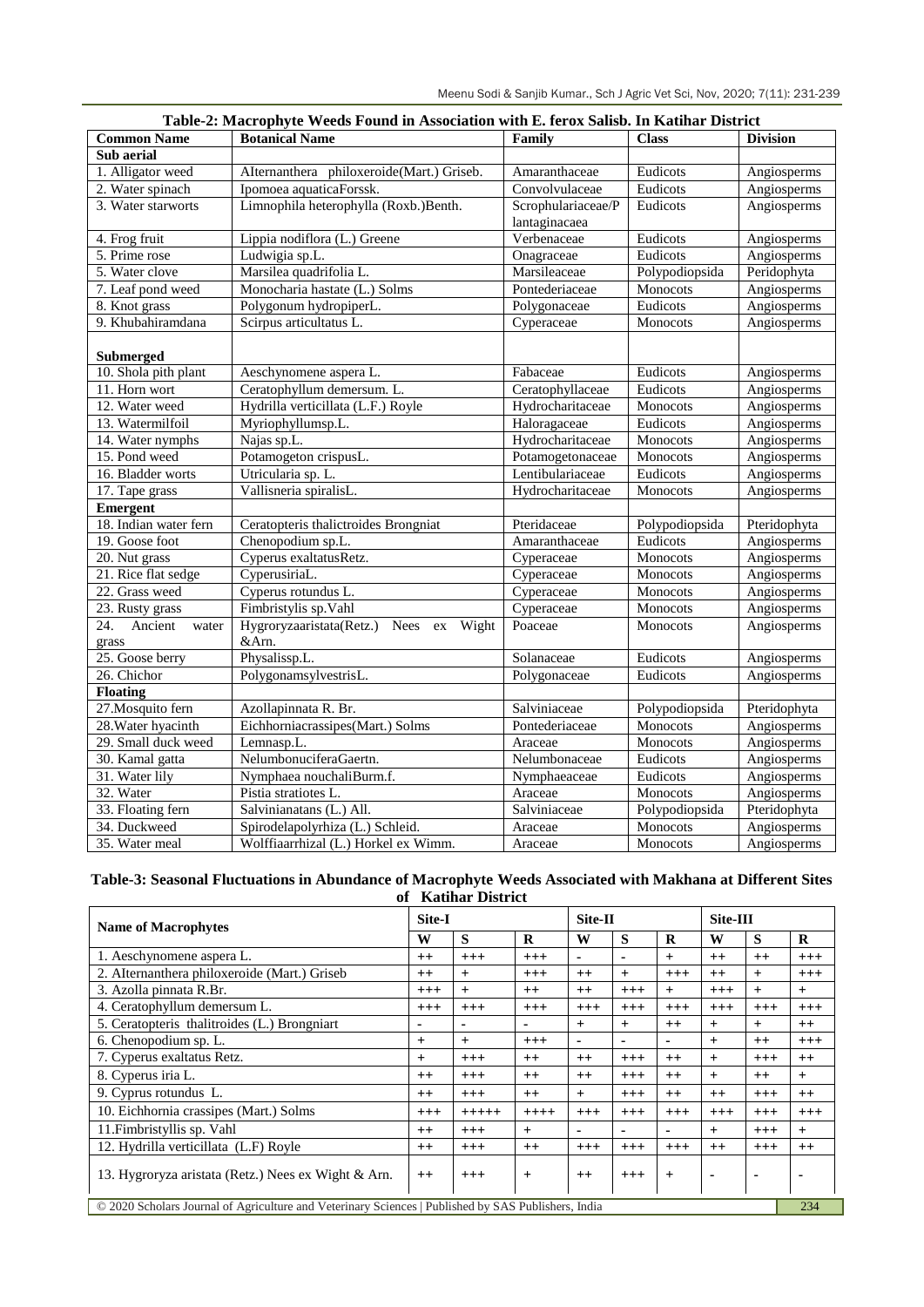Meenu Sodi & Sanjib Kumar., Sch J Agric Vet Sci, Nov, 2020; 7(11): 231-239

| 14. Ipomoea aquatiaca Forssk.              |       | $+++$          | $++$           | $+++$          | $+++$          | $++$      | $+++$          | $+++$          | $++$           |
|--------------------------------------------|-------|----------------|----------------|----------------|----------------|-----------|----------------|----------------|----------------|
| 15. Lemna sp. L.                           |       | $+$            | $++$           | $+$            | $++$           | $+$       | $+++$          | $+$            | $++$           |
| 16. Lippia nodiflora (L.) Greene           |       | ۰              | $\blacksquare$ | $+$            | $^{++}$        | $+$       | $\blacksquare$ | $\blacksquare$ | ۰              |
| 17. Limnophila heterophylla (Roxb.) Benth. |       | $\blacksquare$ | $\sim$         |                | ٠              | ÷         | $+$            | $+$            | $+$            |
| 18. Ludwigia sp L.                         |       | $+$            | $+++$          | $++$           | $+++$          | $++$      | $++$           | $+$            | $+++$          |
| 19. Marsilea quadrifolia L.                | $+++$ | $+++$          | $+++$          |                | $+++$          | $+++$     | $+++$          | $+++$          | $+++$          |
| 20. Monocharia hastata (L.) Solms          | $++$  | $+++$          | $+++$          | $+++$          | $+++$          | $+++$     | $++$           | $+++$          | $+++$          |
| 21. Myriophyllum sps. L.                   | $++$  | $+++$          | $++++$         |                | $\blacksquare$ |           | $\blacksquare$ | $\blacksquare$ | ۰              |
| 22. Najas sp.L.                            |       | $^{+++}$       | $^{+++}$       | $+$            | $+$            | $++$      | $++$           | $++$           | $^{+++}$       |
| 23. Nelumbo nucifera Gaertn.               | $++$  | $++$           |                |                |                |           |                |                |                |
| 24. Nymphaea nouchali Burm, f.             | $++$  | $+$            | $+++$          | $^{++}$        | $++$           | $^{++}$   | $^{++}$        | $++$           | $+++$          |
| 25. Pistia stratiotes L.                   |       | $+++$          | $^{++}$        | $^{++}$        | $+++$          | $^{++}$   | ٠              |                |                |
| 26. Potamogeton crispus L.                 |       | $+++$          | $++$           | $+$            | $^{++}$        | $+$       | $^{++}$        | $+++$          | $++$           |
| 27. Polygonam sylvestris L.                |       | $+$            | $+$            | $\blacksquare$ | $\blacksquare$ | ÷         | $\blacksquare$ | ٠              | ۰              |
| 28. Polygonum hydropiper L.                | $+++$ | $+++$          | $+++$          | $+++$          | $+++$          | $+++$     | $+++$          | $+++$          | $+++$          |
| 29. Physalis sp. L.                        | ۰     | $+$            | $++$           | $+$            | $+$            | $++$      | $\blacksquare$ | $\blacksquare$ |                |
| 30. Salvinia natans (L.) All.              |       | $+$            | $^{++}$        | $+$            | $++$           | $+$       | $+++$          | $+$            | $^{++}$        |
| 31. Scirpus articultatus L.                |       | $+++$          | $+++$          | $+$            | $++$           | $++$      | $+$            | $+$            | $^{+}$         |
| 32. Spirodela polyrhiza (L.) Schleid.      |       | $+++$          | $++$           | $++$           | $+++$          | $++$      | $\blacksquare$ | ٠              | ۰              |
| 33. Utricularia sp. L.                     |       | $++$           | $+$            | $\blacksquare$ | $\blacksquare$ | ä,        | $\blacksquare$ | ÷.             | $\blacksquare$ |
| 34. Vallisneria spirailis L.               | $++$  | $+++$          | $++$           | $+++$          | $+++$          | $+++$     | $^{++}$        | $+++$          | $++$           |
| 35. Wolffiaarrhiza (L.) Horkel ex Wimm.    |       | $++$           | $++$           | $++$           | $+++$          | $\ddot{}$ | $+++$          | $++$           | $++$           |



**Fig-1: Total No.of Genera and Species of Macrophyte Weeds Found in Makhana Cultivated Ponds of Katihar District**

Altogether 33 genera and 35 species of macrophytes were identified during the present study from different makhana cultivated ponds of Katihar disricts (Table - 1).Out of these macrophytes, angiosperms were represented by 29 genera and 31 species and pteridophytes by 4 genera and 4 species. Among angiosperms dicots were represented by 14

genera and 15 species and monocots by 14 genera and 16 species (Fig. - 1) Site - I exhibited the maximum number of genera (29) and species (32) followed by Site - II (26 genera and 26 species) and Site – III (25 genera and 25 species) respectively (Fig. -2). However, it was reported 11 species of aquatic macrophytes from the different ponds of Darbhanga [20].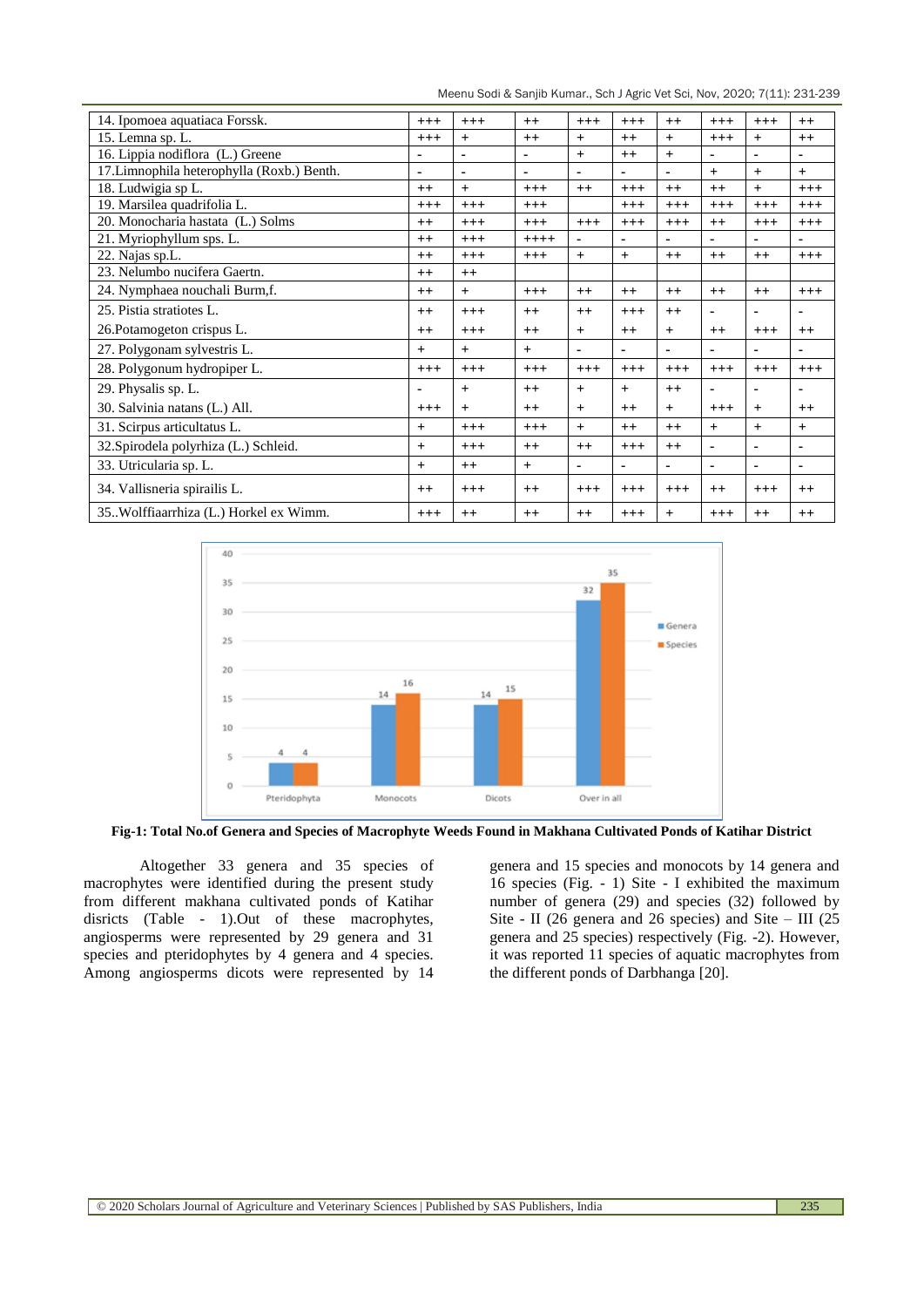Meenu Sodi & Sanjib Kumar., Sch J Agric Vet Sci, Nov, 2020; 7(11): 231-239



**Fig-2: Total No. Of Genera and Species of Different Types of Macrophytes Found in Makhana Cultivated Ponds of Different Sites of Katihar District**



Marsilea quadrifolia

© 2020 Scholars Journal of Agriculture and Veterinary Sciences | Published by SAS Publishers, India 236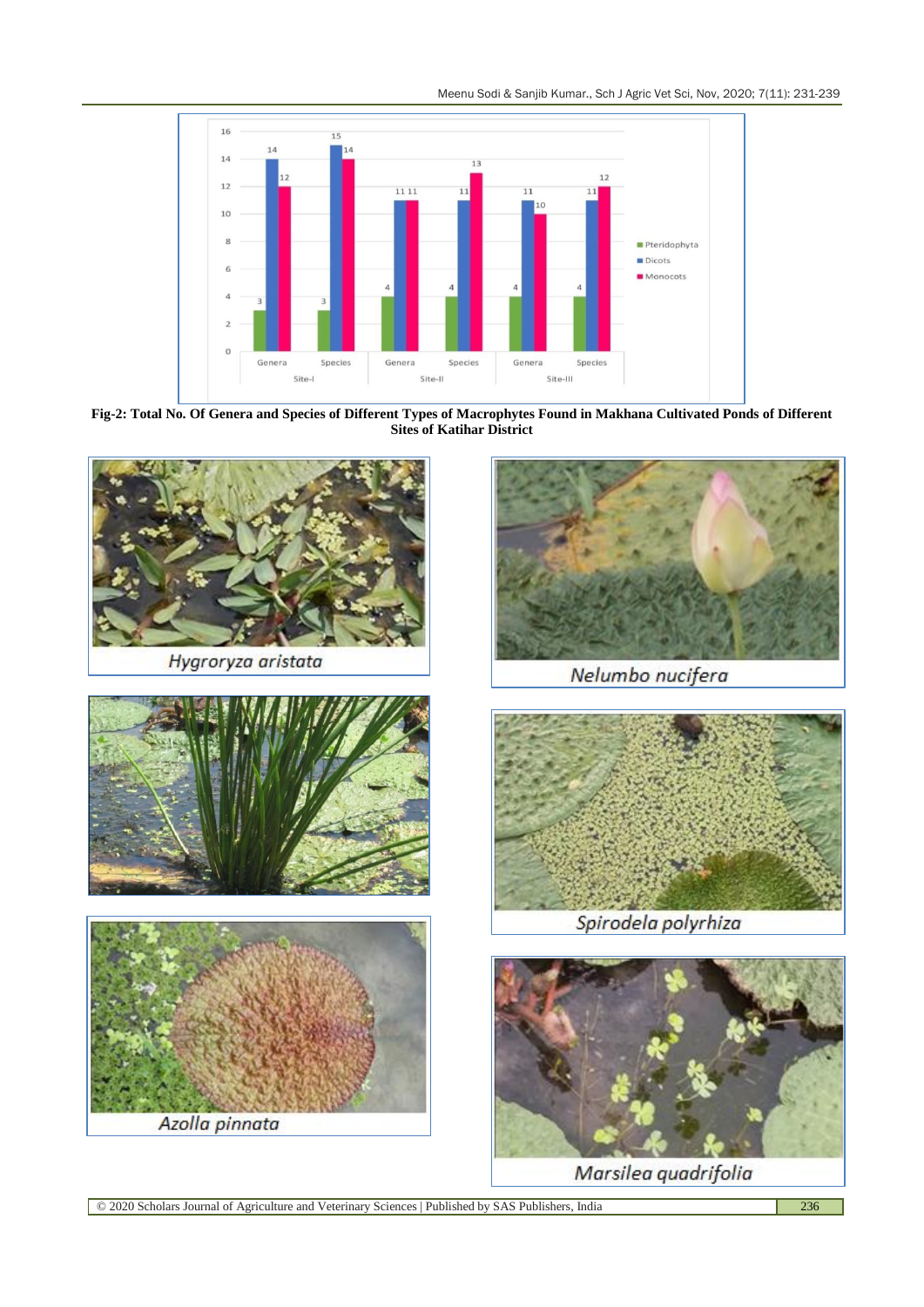

Polygonum sp.



Physalis sp. Scirpus Scirpus articulatus



Farmers doing weeding



Nymphaea nouchali **Plate-1: Macrophyte Weeds Associated with Makhana in Katihar District**

Among different aquatic macrophytes 9 were emergent, 9 subaerial, 9 floating and 8 were submerged. Seasons had profound effects on the abundance of other macrophytes growing in association with makhana. Seasonal fluctuations showed maximum abundance of

macrophytes during summer i.e. grand growth period of makhana closely followed by winter due to wide and favorable range of temperature, pH, nutrients etc. However, the lowest abundance was recorded during rainy season i.e. during harvesting and post- harvesting period of makhana.

Ceratophyllum demersum, Hydrilla verticillata, Eichhornia carssipes, Monocharia hastata and Vallisneria spiralis were present throughout the year. Percentage frequency of C. demersum, H. verticillata, E. crassipes and Monocharia hastata showed maximum positive correlation with makhana (Table - 3). The dominant macrophytes recorded wereCyperus rotundus, C. exaltatus, Eichhorniacrassipes, Lemna sp., Azolla pinnata, Spirodela polyrhiza, Nymphaea nauchali, Nelumbo nucifera, Ceratophyllum demersum, Potamogeton crispus, Ludwigia sp., Polygonum hydropiper, P. sylvestris, Marsilea quadrifolia, Alternanthera philoxeroide, Ipomoea aquatica and Monocharia hastata.These macrophytes compete with makhana (E. ferox Salisb.) for nutrients, sunlight, space etc. and reduce the growth, increase the cost of labours and reduce the growth and yield of makhana plants. They cause damage in both the fields of agriculture and pisciculture. In our investigation some macrophytes like Nelumbonucifera, Nymphaeanauchali, Eichhorniacrassipes, Aeschynomene aspera and Monocharia hastata were also observed as the most troublesome weeds.Cyperus defformis, C. rotundus, Hydrilla verticillata, Aeschynomene aspera and Sagittaria guayanesishave beenreported as the common weeds in Darbhanga which pose problems in makhana cultivation [8]. It is also reported that the main cause of the decline of makhana (E. ferox Salisb.) cultivation in West Bengal was the gregarious invasion of these macrophytes [21]. Some macrophytes associated with makhana grow up to maturity of makhana plants and are really competitors. But on the other hand several other macrophytes growing in association with makhana decay during the grand growth period and helpful in supplying nutrients of organic origin to the subsequent crops **[**22]. However, to obtain good growth of E. ferox Salisb. these macrophytes need to be removed from makhana cultivated ponds. Aquatic macrophytes also foster malaria, encephalitis and other mosquito borne diseases.

On the other hand, from ecological point of view these macrophytes provide shelter and refuges to periphytes**[**23], zooplankton [24], other invertabrates [25] and some other vertebrates like fishes and amphibians. They are also important for human beings as a source of food, biomass and building materials [26] as well therapeutic agents [27,28] and they also play a key role in biochemical cycles in aquatic system [22]. However, to obtain good growth of E. ferox Salisb. these macrophytes need to be removed from makhana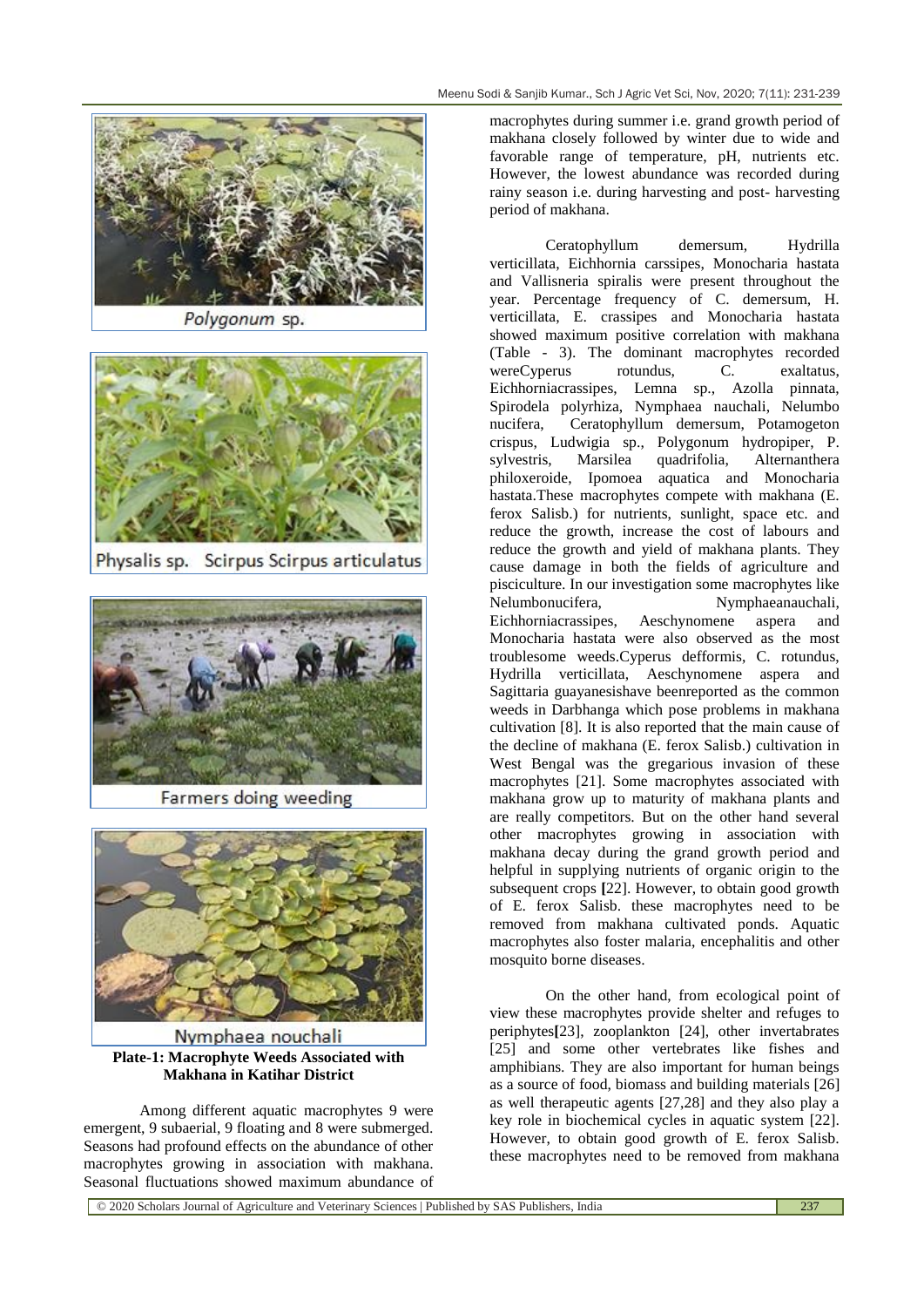cultivated ponds. Aquatic macrophytes also foster malaria, encephalitis and other mosquito borne diseases.

### **CONCLUSIONS**

Macrophyte weeds pose problems in the cultivation of agricultural crops. Aquatic macrophytes like Nelumbo nucifera, Nymphaea nauchali, Eichhornia crassipes, Monocharia hastata, Aeschynomene aspera and some others act as weeds and pose a great threat to the cultivation of makhana in aquatic bodies. They compete for light, nutrients and space with makhana and reduce their growth and yield. Hence weeding of these macrophytes from makhana cultivated ponds or other aquatic systems are essential in earlier stages of development and establishment of makhana. This increases the cost of makhana production to the farmers. But on the other hand these macrophytes also provide nutrients to makhana plants after decaying during grand growth period of makhana i.e. in summer. Thus they play a vital role in biogeochemical cycling. Weed management is a serious problem for the cultivation of makhana crops. It has been found that cultivators usually destroy all aquatic weeds during cultivation of makhana crops. There is an increasing trends of use of chemical weedicides by the makhana cultivators which not only destroy obnoxious weeds but also some periphytes and smaller aquatic animals too. Therefore, mechanical weeding of only larger aquatic obnoxious macrophytes which grow up to the maturity of makhana crops like Nelumbo nucifera, Nymphaea nauchali, Eichhornia crassipes, Aeschynomene aspera, Monocharia hastata, Potamogeton crispus etc. in makhana ponds will be more beneficial from both agricultural and ecological point of views. Organic cakes of neem and castor may also be helpful. Some weeds germinate but their growth is suppreesed by the rapid growth of makhana crop which covers the entire field within the month. Smaller macrophytes do not create many problems as they require little nutrients, little spaces and light and finally occupy intermediate spaces between makhana leaves.

#### **ACKNOWLEDGEMENTS**

Authors are thankful to Prof. SK Varma (Ex HOD Botany) and Dr. Naresh Kumar (In-Charge Herbarium), TM Bhagalpur University, Bhagalpur, Bihar for identifying some of the specimens of aquatic macrophytes.

#### **REFERENCES**

- 1. Pramanik BR, Puste AM, Jana K, Banerjee K, Das DK, Dasgupta M. Makhana (Euryale ferox Salisb.)-cum-fish culture: An integrated management for better yield. Bangladesh Journal of Scientific and Industrial Research. 2013;48(4):281-6.
- 2. Goswami MM. Ecology of Euryale ferox Salisb. In flood plain wetlands of Assam. In Makhana. RK Mishra, Jha V and Dehadrai PV (Eds.) ICAR, New Delhi, 29-35.
- 3. Jha V, Barat GK, Jha UN. Nutritional evaluation of E. ferox Salisb. (Makhana). J Food Sci. Technol. 1990.
- 4. Puste AM. In: Agronomic Management of Wetland Crops. Kalyani Publishers, Ludhiana, India. 2004.
- 5. Verma AM, Jha V, Ahmad SH. Fish- Makhana (Euryaleferox Salisb.) integration – a case study of sustainable aquafarming system a north Bihar. J Indian Fish Assoc. 2008; 35; 87-96.
- 6. Kumari Anubha, Jha V. Ethnic uses of makhana (Euryaleferox Salisb.) in Mithila and other parts of India. Journal of Traditiopnal and Folk Practies. 2017; 5(1): 60-74.
- 7. Sodi Meenu, Kumar Sanjib. Integrated Makhana-Fish aquaculture: A sustainable approach for poverty alleviation and livelihood in the rural areas of North-Eastern Bihar. Scholars Journal of Agriculture and Veterinary Sciences. 2019; 6(4): 119-127.
- 8. Jana BR. Impact of water depth on growth of gorgon nut and associated weed under wetland ecosystem of North Bihar province in India. Journal of Crop and Weed. 2017; 13(1). 77-82.
- 9. Udyog Mitra. Businessplan of makhana cluster in Bihar www. udhyogmitra/asserts/uploads/2012/06/makhanareport.pdf. 2012.
- 10. Panigrahy S, Murthy TV, Patel GJ, Suthar NM, Kundu N, Paul M, Basu N. National wetland atlas: Bihar. Space Applications Centre (ISRO), Ahmedabad and Institute of Environmental Studies and Wetland Management (IESWN), Kolkata. 2010; 222.
- 11. Kumar U, Kumar A, Singh KM. Constrant and drudgery in Makhana cultivation. International Journal of Extention Education. 7: 47-51
- 12. Ghose SKR, Santra SC. Past and present distribution records of Makhana and future prospects and its cultivation in West Bengal. In Makhana, RK Mishra, V Jha, PV Dehadrai (Eds.), ICAR, New Delhi. 2003: 3-7.
- 13. RN Dutta. Comparative Ecological Study of Euryaleferox Salisb. In Darbhanga area. Ph.D. Thesis, Ranchi University Ranchi, Bihar; 1984.
- 14. AK Laal, Munsi JSD. Biology and habitat ecology of Euryaleferox Salisb. In: Makhana, RK Mishra, Vidyanath Jha and PV Dehadri (Eds.), ICAR, New Delhi. 2003; 36-41.
- 15. Haines HH. The Botany of Bihar and Orissa. Part II: 22; 1925.
- 16. Biswas K, Cadler C. Handbook of Common Water and Marsh Plants of India. Government of India Press, Calcutta:216;1936
- 17. Subramaniam K. AquaticAngiosperms. CSIR: 6- 8; 1962.
- 18. Gopal B (Ed.). Ecology and Management of Aquatic Vegetation in Indian Sub-Continent. Kluwer Acad. Publisher. The Netherlands; 1910.

© 2020 Scholars Journal of Agriculture and Veterinary Sciences | Published by SAS Publishers, India 238